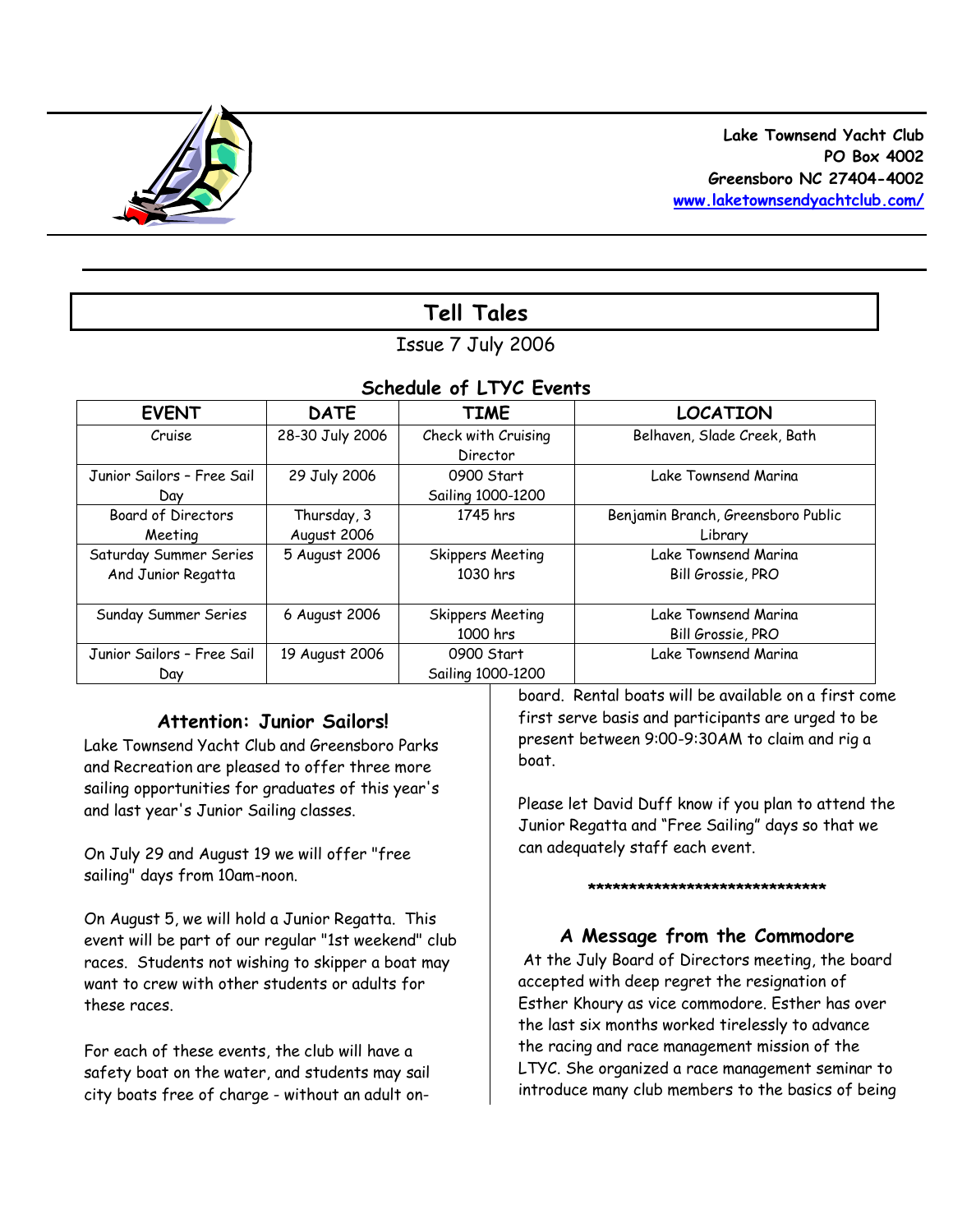a member of the race committee; she worked with Jere Woltz to upgrade our racing flag equipment, and has served on many race committees over the last few months under the mentorship of Joleen Rasmussen to improve her skills as a PRO. As a result, we enjoyed a great Mayor's Cup regatta, and several weekends of fine racing. Additionally, her duties to the club encompassed maintaining the club's equipment. She saw that all boats were inspected by a Coast Guard Auxiliary member and made the necessary corrective actions.

The position of vice commodore is a difficult, timeconsuming job. Her work in this area will be a great loss to the club and its racing program, but as many of us know, it is not easy to juggle demanding professions, family responsibilities, and a leadership role within an organization. So in closing let me say to Esther, "Thank you for your service."

We will have on our August agenda the difficult task of filling this important position in the club for the remainder of this year, so if anyone is interested I would like to hear from you. While we do not like to consider the consequences of not finding a replacement, there is a strong commitment to maintaining a racing program for LTYC for the remainder of the year.

Lew Johnson Commodore

# **Improve your sailing skills and learn about racing.**

**\*\*\*\*\*\*\*\*\*\*\*\*\*\*\*\*\*\*\*\*\*\*\*\*\*\*\*\*\***

When I took the sailing class offered by Lake Townsend Yacht Club in 1999, I was really hooked on sailing. Thanks to people like Steve Raper, Bill Byrd and Starling Gunn – club members who invited me to go sailing or who crewed with me when I began racing, I got the opportunities to develop my sailing skills to the point that I was confident enough to buy my own boat and race it.

For me, racing was the activity that really helped boost my confidence in handling a sailboat. For the next three months, I would like to offer the opportunity to students who have completed the Learn to Sail classes to crew with me in our monthly regattas. The dates are August 5, August 6, September 2, September 3, October 7, and October 8. I sail Flying Scot 4043, a fast, stable, easy-to-sail 19 footer– a great boat for racing or day sailing. We will be as competitive a possible, but the goal will be to learn about sail trim, boat maneuvering, and having fun. If you are interested in crewing with me on any one or more of these dates, e-mail me at – jmhemphill@gborocollege.edu. Give me the date(s) you are available and we will make plans to go sailing.

John Hemphill

# **Learn to Sail Classes**

Learn to Sail classes are continuing through the summer. Joleen and Eric Rasmussen, Bill Brubaker and Jeff Taylor will instruct for the Aug. 7-12 and 14-15 class. The final class for the year will be Aug. 21-26 and 28-29, to be taught by George Bageant and Bob Moates.

# **\*\*\*\*\*\*\*\*\*\*\*\*\*\*\*\*\*\*\*\*\*\*\*\*\*\*\*\*\***

# **Tip of the Hat!**

A tip of the hat this month to Jere Woltz. Jere found a great deal on new signal flags for the Club and created a signal flag holder affixed inside the lid of the storage locker in the Signal Boat. Open the locker and the signal flags are conveniently stored in a pocketed canvas holder. The new Individual Recall, General Recall and AP flags have been installed on new staffs and are stored in the locker as well. Over the many years that Jere Woltz has been involved in the Lake Townsend Yacht Club, he has committed many hours to improve and upgrade the Club's equipment.

Jere, I would like to thank you for your work on behalf of the Club and acknowledge your fine work with a tip of the hat!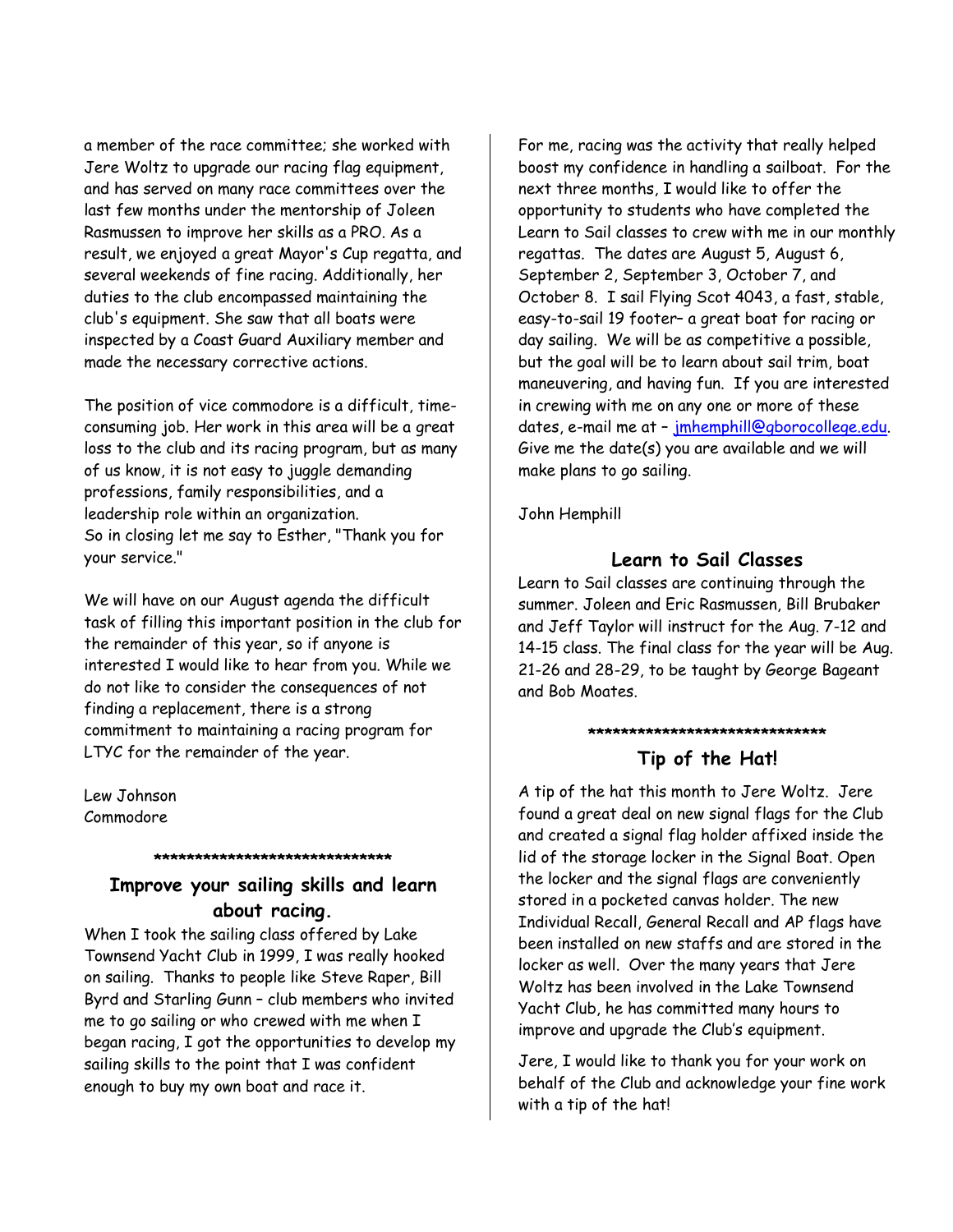#### **\*\*\*\*\*\*\*\*\*\*\*\*\*\*\*\*\*\*\*\*\*\*\*\*\*\*\*\*\***

### **Annual Directories are available**

If you have not picked up your Annual Directory, a complementary feature of membership, please contact Bill Grossie or Alan Hawkes. (Telephone and e-mail in the Helpline Section.)

#### **\*\*\*\*\*\*\*\*\*\*\*\*\*\*\*\*\*\*\*\*\*\*\*\*\*\*\*\*\***

### **Notice: All LTYC Members**

Would you would like to help with this year's Learn to Sail program? There are a few spots available. Instructors are welcome and Assistants are always needed. For you newer members why not take the powerboat class. Then sign up to assist a sailing class. It is a great way to meet club members. You can also sharpen your sailing skills. Sign up and be a part of this year's program!

With questions contact me. Randy Crum rbc@triad.rr.com (336) 656-0970

#### SAILBOAT FOR SALE!

**Mirage 5.5** -- 1984 Cabin Cruiser \$2,900. (Lots of Extras) Mirage 5.5 on Magictilt Trailer, (new wheels, hubs & bearings, w/ bearing buddies) 4 HP 2stroke Mercury Motor, with new spring assist Popup motor mount. Call Bill Snider at 336/349-6755.

**Flying Scot 2941** - 1977 model . White hull/light blue deck \$4500. I have a used suit of sails, plus a brand new main and jib from Schurr sails still sealed in the box. Invoice \$1026.58. The trailer has complete new bearings and hubs, new wheels and wide tires to facilitate moving it by hand. also a 7.5 Sears outboard with external tank included. Call John Wickstead at 336-299-3804-H or 336-580-2328-Cell.

### **Lake Townsend Yacht Club Help Lines**

**Commodore Lewis Johnson**

**336-656-4971 R Ljohnson12@triad.rr.com**

**hemphillj@gborocollege.edu**

**lesliej@leaders.ccl.org**

**336 629-2750 R gbageant@hotmail.com**

**336 282-8367 R arhawkes@earthlink.net**

**336 644-7207 R lesliep@gborocollege.edu**

**336 282-7773 R David.Duff@analog.com**

**336 908-3952 valnieman@yahoo.com**

**336 643-1730 R wgrossie@infionline.net**

**Races/Property: (Vice Commodore)**

**Education: Randy Crum (Rear Commodore) 336 656-0970 R**

**rbc@triad.rr.com**

**Finance: John Hemphill (Treasurer) 336 632-0864 R**

**Publicity/History: Jean Leslie (Secretary) 336 644-7207 R**

**Cruising: George Bageant**

**Membership: Alan Hawkes**

**Social: Paul Leslie**

**Junior Sailing: David Duff**

**Mayor's Cup Regatta: Valerie Nieman**

**Newsletter/Directory: Bill Grossie**

**Nominating:** Rudy Cordon **336-540-8848 Rudycordon@hotmail.com**

**Webmaster: Steve Raper**

**Steve.raper@greensboro-nc.gov**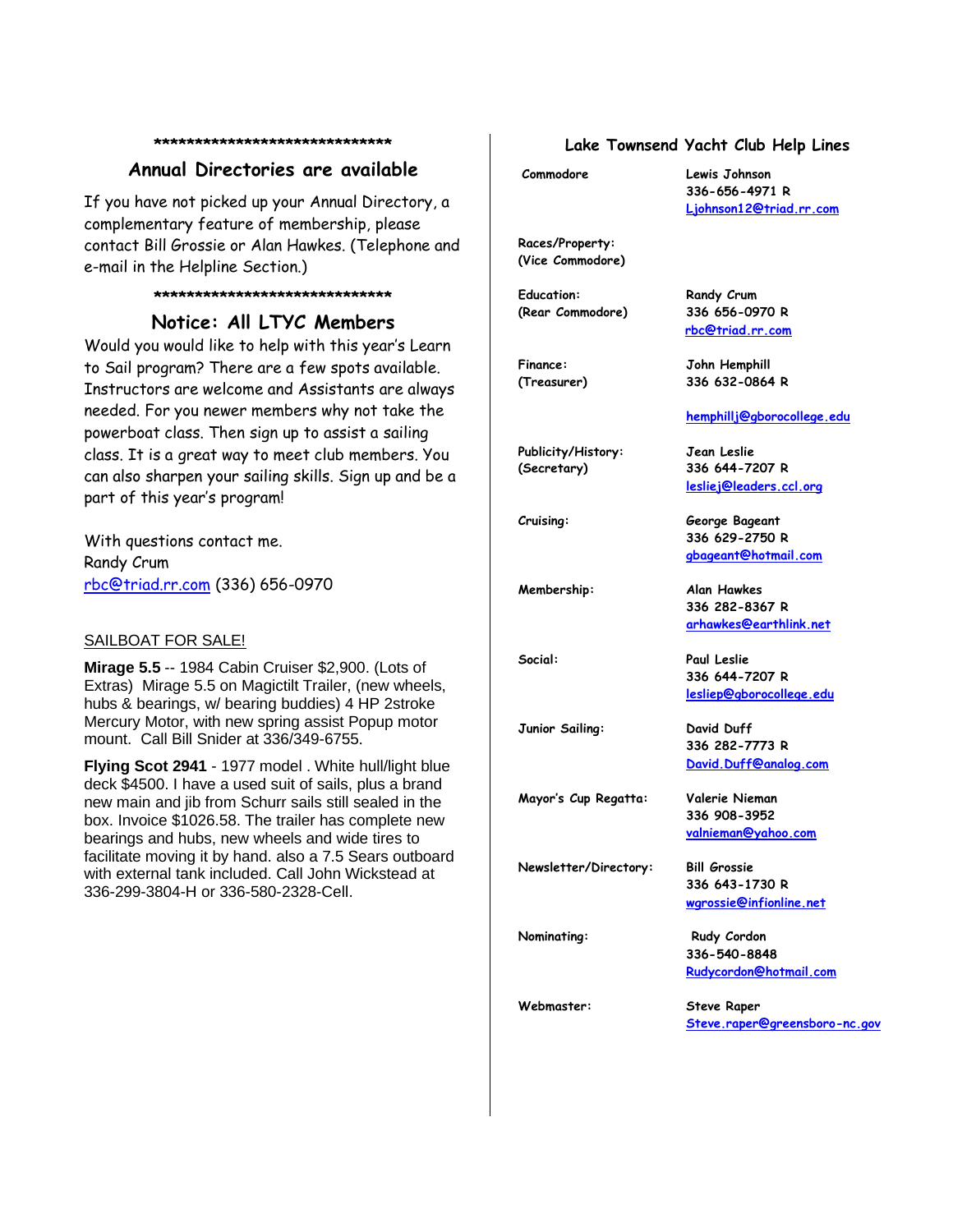### **Call People. Go Sailing.**

In an effort to involve more sailors in the Club's Sailing Events and Racing Programs, this "Available to Crew" list is published in each newsletter. The people listed have taken our Learn to Sail class or have other previous sailing experience and are looking to get more time on the water. So, if you have a boat and would like to participate in the Summer or Frostbite Race Series, why don't you call one of these folks for your crew? Alternatively, if you need a cruising partner on your boat or would like to team with someone on one of the city sailboats for a day sail or a race, contact someone on this list. If you would like to add your name to the list, contact John Hemphill, Treasurer or Bill Grossie, Newsletter Committee (See the Help Lines box located in this newsletter).

|                          |              | <b>Available To Crew</b> |                           |
|--------------------------|--------------|--------------------------|---------------------------|
| Name                     | Home Phone   | <b>Work Phone</b>        | $E$ -mail                 |
| <b>Bill Byrd</b>         | 336-635-1926 | N/A                      |                           |
| Pamela Cheek             | 336-299-1948 | 336-832-7484             | pfcr4201@aol.com          |
| Chip Cromartie           | 336-601-0464 | 336-274-3559             | cromartie@triad.rr.com    |
| Lewis Johnson            | 336-656-4971 | 336-334-3448             | ljohnson12@triad.rr.com   |
| Paul/Jean Leslie         | 336-668-2874 | 336-272-7102 x276        | lesliep@gborocollege.edu  |
| Val Nieman               | 336-908-3976 |                          | valnieman@yahoo.com       |
| Cynthia & Sam Reichelson | 336-540-1279 | 336-273-2511             | reichelson@cs.com         |
| Deborah Stephenson       | 336-272-4517 | 336-279-3966             | Addyhouse@aol.com         |
| Jeff Taylor              | 336-674-3887 | 336-9544364              | kindredsouls@pipeline.com |
| Gary Wulf                | 336-674-2498 | 336-373-8361             | gkwulf@hahoo.com          |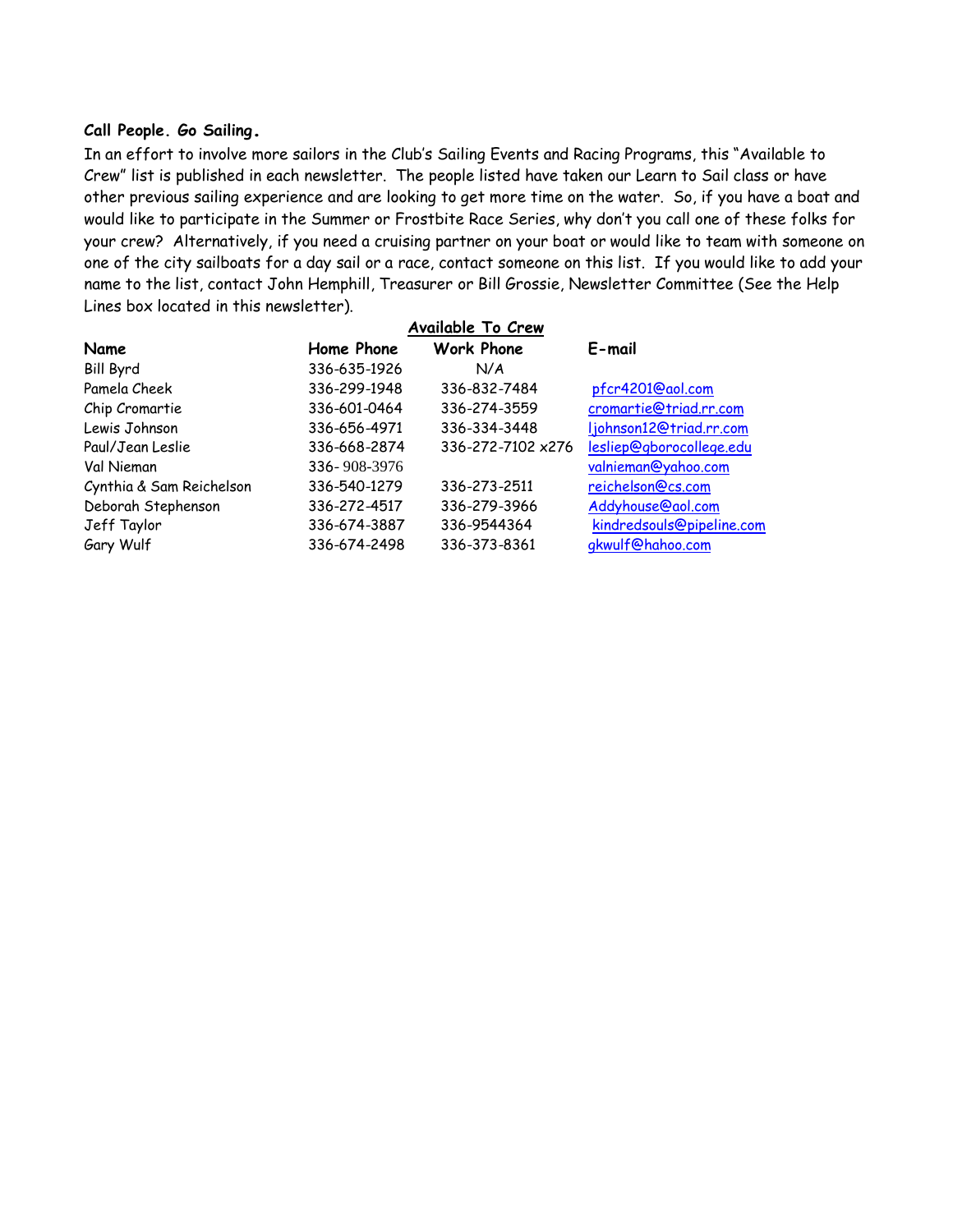# **SATURDAY SUMMER RACE SERIES**

## **July 2006**

### **Monohulls**

| <b>Skipper</b>              | <b>Boat</b>       | Race 1      | Race 2      | Cumulative     |
|-----------------------------|-------------------|-------------|-------------|----------------|
| Thorn, P                    | <b>TNZ 1427</b>   |             |             | 35             |
| Hemphill, J                 | FS 4043           | 6           | 5           | 26             |
| Warren, K**                 | LI 14932          | 5           | 6           | 25             |
| Gunn, S                     | FS 1104           |             |             | 20             |
| Raper, D**                  | <b>TNZ 1585</b>   | 3           | 3           | 19             |
| Fragakis, J                 | LS 166847         |             |             | 18             |
| Moates, B                   | FS 1939           | 7           | 7           | 14             |
| Macklin, B                  | <b>TNZ 1543</b>   |             |             | 12             |
| Russell, J                  | FS 2300           |             |             | 12             |
| Jones, W                    | FS 4088           |             |             | 11             |
| Grossie, B **               | $P-18$            |             |             | 11             |
| Byrd, B                     | NPT <sub>16</sub> |             |             | 16             |
| Cordon, R                   | <b>CAT142</b>     |             |             | 8              |
| Bates, R                    | MCG25 3969        |             |             | $\overline{7}$ |
| Khoury, E **                | <b>TNZ 1440</b>   |             |             | 6              |
| Cromartie, $C^{\star\star}$ |                   |             |             | 6              |
| Bageant, G **               | <b>TNZ</b>        | $3*$        | $3^{\star}$ | 6              |
| Hawkes, A **                | LI                | $3^{\star}$ | $3^{\star}$ | 6              |
| Snider, B**                 | <b>KITE 774</b>   | $3*$        | $3*$        | 6              |
| Hobbs, J **                 |                   | $3*$        | $3*$        | 6              |
| Gates, B **                 | F <sub>5</sub>    | $3*$        | $3*$        | 6              |

# **Isotopes**

| <b>Skipper</b>          | Boat          | Race 1 | Race 2 | Cumulative |
|-------------------------|---------------|--------|--------|------------|
| Rasmussen, E **         | <b>ISO 42</b> |        |        | 27         |
| Wolf, $A^*$             | ISO 007       |        |        | 25         |
| Rasmussen, J **         | ISO 1027      |        | 5      | 20         |
| Duff, $D^{\star\star}$  | ISO 2450      | 5      |        | 17         |
| Moore, $G^{\star\star}$ | ISO 1776      |        |        | 13         |

## **Multihulls**

| <b>Skipper</b> | Boat        | Race | Race | Cumulative |
|----------------|-------------|------|------|------------|
| D **<br>Smith  | 419<br>JRN2 | つ*   |      |            |

\* - Race Committee

\*\*- Has served on Race Committee